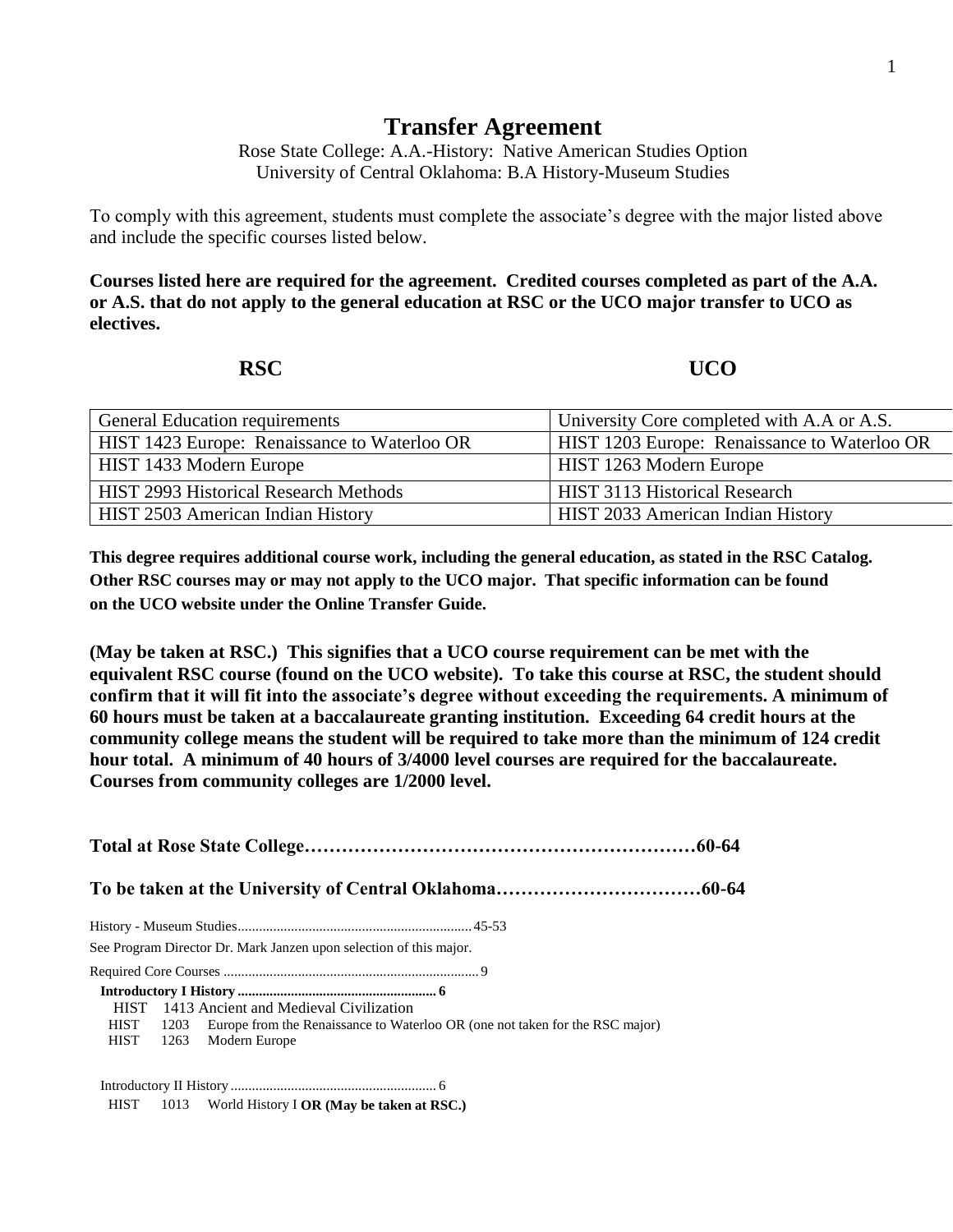HIST 1273 East Asian Civilization to 1500 HIST 1023 World History II **OR (May be taken at RSC.)** HIST 1283 East Asian Civilization since 1500 Museum Studies Courses................................................................... 21 Museum Theory and Application........................................ 12 HIST 4613 Museum Management HIST 4623 Museum Theory and Practice HIST 4950 Internship in Museum Studies (1 -6 hours) (Prerequisite HIST 4613) Elective History or Complementary courses ........................ 9 (These courses must be approved by Museum Studies Program Director.) Advanced History .............................................................................. 12  **Category 1 (3/4000 level only) ............................................ 6** Complete 2 courses from the following: HIST 3133 Colonial America and the Atlantic World HIST 3143 19th Century America in the World HIST 3223 Recent U.S. Constitutional History HIST 3233 U.S. Women's History HIST 4163 20th Century America in the World HIST 4203 American Diplomatic History to 1900 HIST 4213 American Diplomatic History in the 20th Century HIST 4303 Indians of the Southwest HIST 4313 U.S. Military History to 1917 HIST 4323 U.S. Military History since 1900 HIST 4413 Women/Gender in Native America HIST 4423 Women in the American West HIST 4433 Colonial America HIST 4533 Revolutional America HIST 4553 Jacksonian America, 1815 to 1848 HIST 4563 Civil War and Reconstruction HIST 4583 History of American Technology HIST 4603 Gilded Age and Progressive Era HIST 4633 History of the United States, 1919 to 1945 HIST 4753 Atlantic Slavery HIST 4763 Black Intellectual History **HIST** 4823 Social and Cultural History to 1865 HIST 4833 Social and Cultural History since 1865 HIST 4843 Major Interpretations of American History HIST 4873 United States since 1945 HIST 4970 Study Tour in History Category 2 (3/4000 level only)............................................... 3 Complete 1 course from the following: HIST 3313 England to 1689 HIST 3323 England since 1689 HIST 3383 The Middle Ages HIST 3423 Women's History: European HIST 3483 Absolutism and Enlightenment in Europe HIST 3583 Europe, 1815 -1871 HIST 3613 Tudor -Stuart England HIST 4103 Europe, 1919 to 1945 HIST 4133 Europe since 1945 HIST 4333 Russian History to 1917 HIST 4343 Russian History since 1917 HIST 4663 The French Revolution and Napoleon